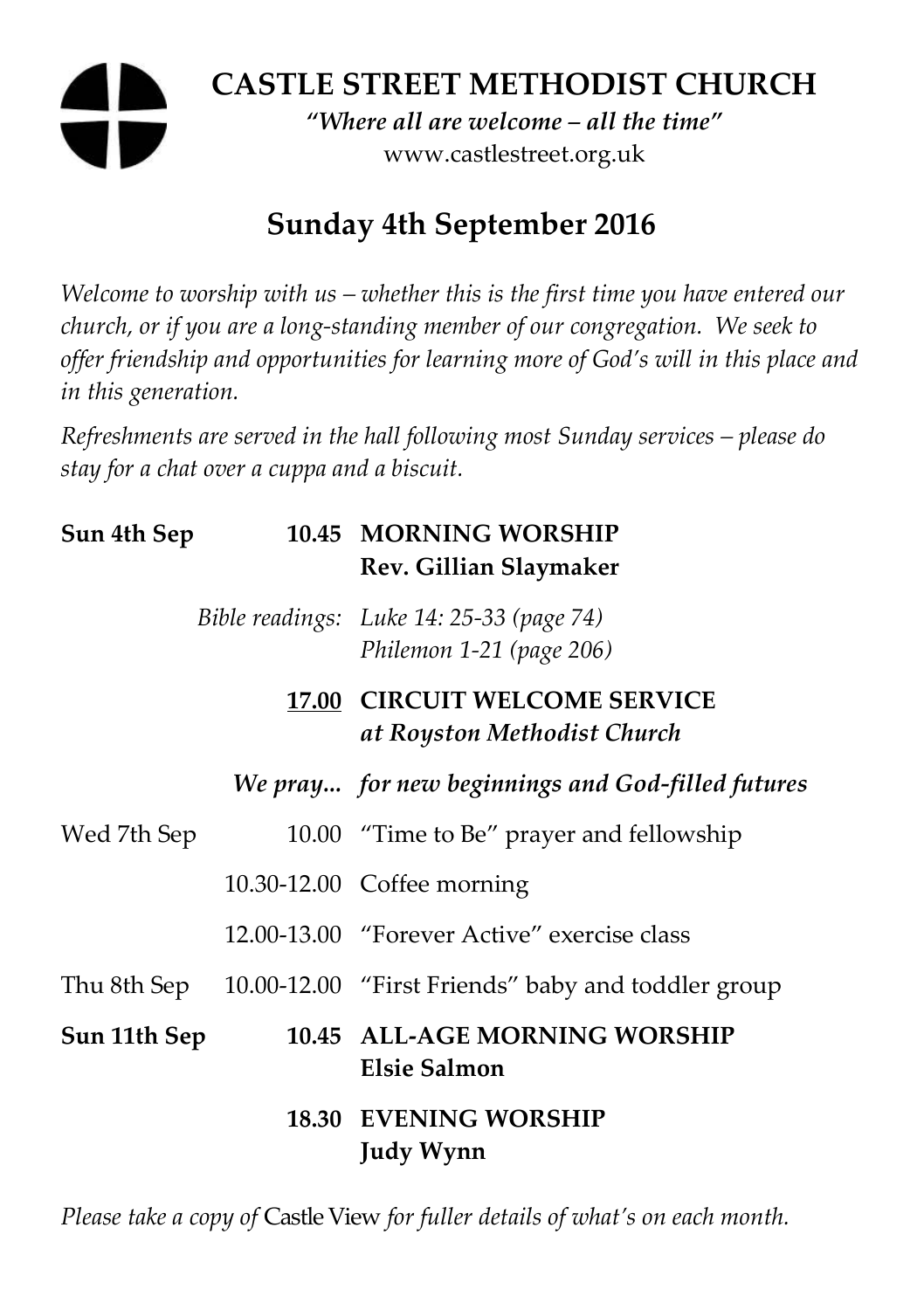#### **Circuit Welcome Service – tonight at Royston**

A reminder of the Welcome Service for Revd. Charity Nzegwu this evening, at Royston Methodist Church, Queen's Road (just round the corner from the railway station). The service starts at 5pm, and will include Holy Communion.

+\*\*\*\*\*\*\*

#### **"Ride, Drive and Stride" event – next Saturday**

The annual "Ride, Drive and Stride" event organised by the Cambridgeshire Historic Churches Trust is next Saturday (10th September), between 10am and 6pm. The idea is to visit as many participating churches as you wish – by bike, on foot or by car – and seek sponsorship in doing so. Castle Street will be open to visitors on that day, and there will be a rota for folk to welcome our visitors. We are not aware of any organised individual or group from Castle Street planning to sally forth, but there is still time to get organised and seek sponsors. Half the money raised goes to the Trust, the other half to a church of one's choice. See John Boocock for details and forms if you are so moved!

+\*+\*\*\*\*+

#### **Prayer Handbooks**

The 2016-17 Prayer Handbooks have arrived. As we ordered in bulk, the cost will be £3.50. If there is anyone who didn't order a copy but would still like one, please speak to Sarah Creeke – there may be some spares.

+\*\*\*\*\*\*\*

## **Call to Circle of Prayer on Parker's Piece**

The City of David Church (part of the international Redeemed Christian Church of God) is organising a public act of prayer on Parker's Piece next Saturday (10th September) from 10am until 12 noon.

In response to concerns about tensions between different ethnics groups, especially following the Brexit vote, and worries over potential racial violence and hatred, the group will form a Prayer Circle and pray for God's mercy on us as a nation, and for Godly leaders to be appointed in parliament, town halls and board rooms, for love and understanding to be shown to ethnic minorities frightened and confused, in the hope that we might stop evil from triumphing during this season of fragility and weakness.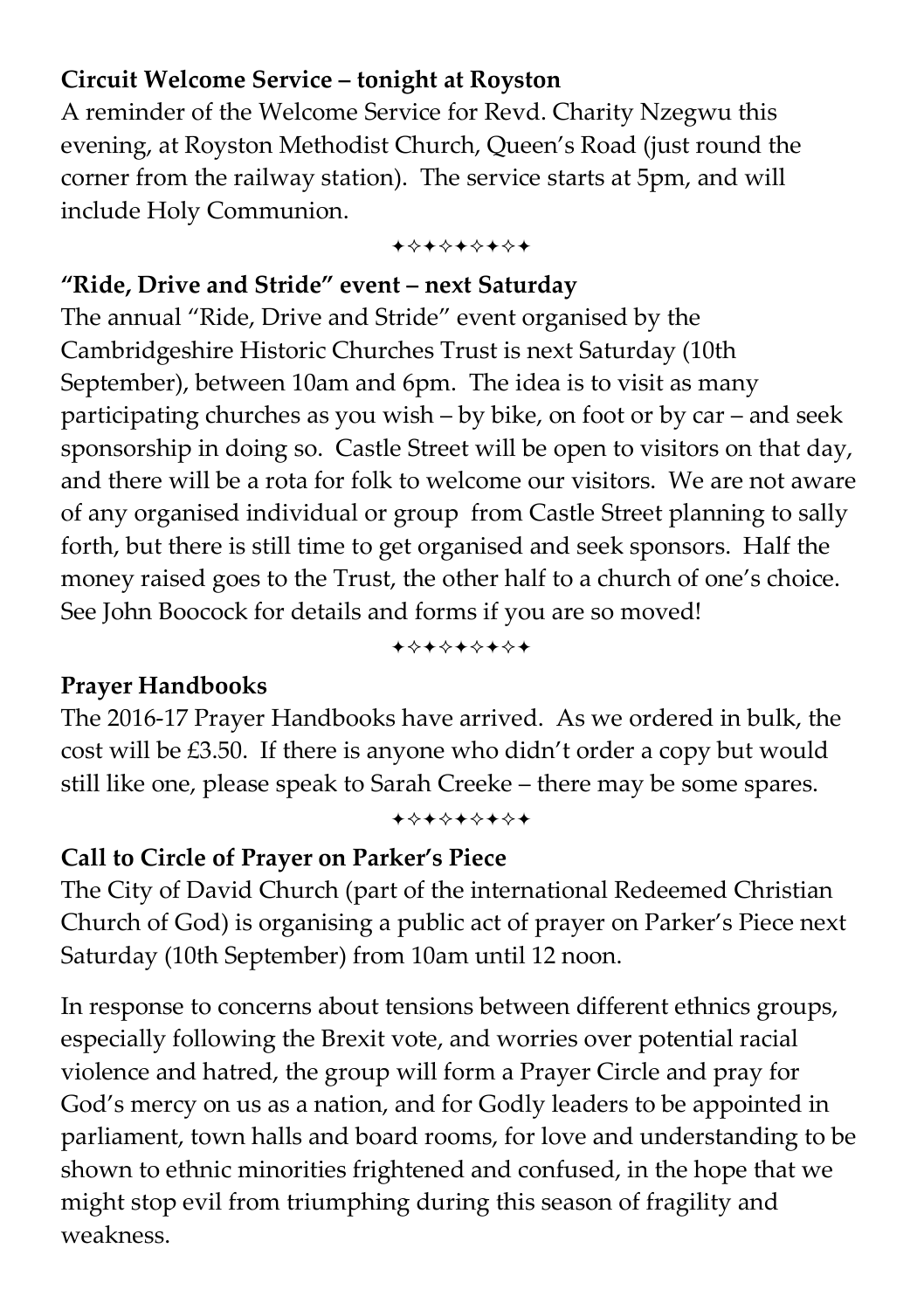### **World Church Weekend at St. Ives Methodist Church**

The September *Castle View* mentions the visit of the Vice-President of the Methodist Conference, Rachel Lampard, to St. Ives Methodist Church next month. Here are some more details about that weekend:

#### Saturday 8th October, 2.15pm to 5.00pm:

Learn about our links to Christians in Pakistan through presentations, workshops, discussions and food! Led by the Vice-President. There will be related games and activities for 5-11 year olds. A free event, but donations to cover costs will be welcome.

#### Sunday 9 October, 10.30am:

All-Age Worship led by Revd. Heather Walker, with the address given by the Vice-President.

For more details, telephone (01480) 350 270.

+\*\*\*\*\*\*\*

## **Looking for Accommodation in Central Cambridge?**

Lyn's House is a small ecumenical household of four men and women (currently including 3 PhD students) who live and pray together in a house on De Freville Avenue. They each have their own programme of work or study and pay a subsidised (i.e. affordable!) market rent. They are accompanied and supported by a Steering Group and a number of volunteers, who assist them in offering friendship and hospitality to people with learning disabilities on a regular basis (meals, monthly teaparties, and occasional social events).

The household is about to enter its fourth year and is looking for a new female member to join them from the new academic year. It is a wonderful opportunity for someone!

Might it be a good fit for anyone you know? You and / or they would be most welcome to visit the house and meet some of the house members and friends and learn more – please contact jagardom *at* googlemail *dot* com.

+\*+\*\*\*\*\*

#### **Barn Dance – reminder**

Don't forget our family barn dance, with caller Joyce Goodall, on Saturday 24th September from 4.30pm to around 7.30pm – details in *Castle View*.